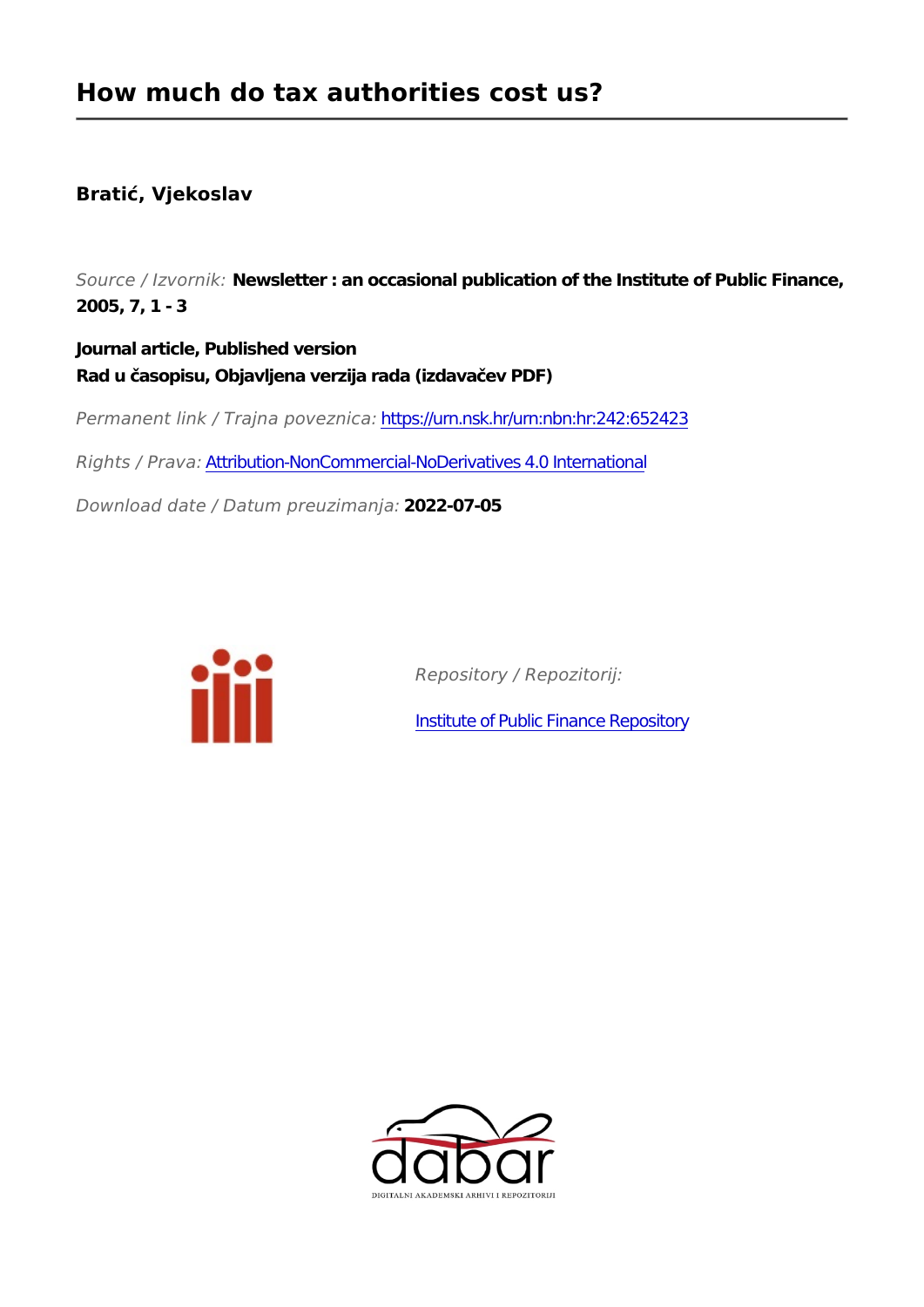

No. 16, January 2005

**Vjekoslav Bratiæ**

## **How much do tax authorities cost us? How much do tax authorities cost us?**

The authorities responsible for collecting tax and customs revenues in Croatia spend an extra 2.2 lipas per kuna of collected revenues. That is the conclusion of research conducted by the Institute of Public Finance.

As we know, all work involves cost. Consequently, the collection of tax and customs revenues involves costs, too. In Croatia, this task is performed by Tax and Customs Administrations<sup>1</sup>. For many years now, the Institute of Public Finance has carried out an analysis of the revenue collection costs borne by these departments<sup>2</sup>. These costs are known as *costs of tax authorities* or *administrative costs of taxation and customs clearance3* . The costs of tax and customs authorities are largely financed from the State Budget and, to a smaller extent, from the authorities' own funds.

According to the budgetary classification, costs of tax authorities comprise operating costs (costs of employees, inventory spent, energy, DP equipment etc.), financial and other costs, as well as capital assets procurement costs.

The purpose of the research carried out by the Institute of Public Finance was to quantify the total costs of tax authorities in Croatia in the period 1997-2001, to determine the main characteristics of these costs and to provide recommendations for tax policy. What are the results of the research?

|                                                  | 1997.   | 1998.   | 1999.   | 2000.   | 2001.   |  |  |  |  |  |
|--------------------------------------------------|---------|---------|---------|---------|---------|--|--|--|--|--|
| <b>Budget revenue</b>                            | 33.846  | 43.808  | 46.357  | 44.636  | 53.504  |  |  |  |  |  |
| <b>GDP</b> at current prices                     | 123.812 | 137.604 | 142.700 | 157.511 | 169.800 |  |  |  |  |  |
| <b>Tax revenues</b><br>(excluding contributions) | 33.846  | 33.846  | 33.846  | 33.846  | 33.846  |  |  |  |  |  |
| <b>Total costs of tax authorities</b>            | 33.846  | 33.846  | 33.846  | 33.846  | 33.846  |  |  |  |  |  |
| Costs of tax authorities as a share of           |         |         |         |         |         |  |  |  |  |  |
| <b>Budget revenue</b>                            | 2,0     | 1,8     | 2,0     | 1,9     | 1,5     |  |  |  |  |  |
| <b>GDP</b>                                       | 0,5     | 0,6     | 0,7     | 0,6     | 0,5     |  |  |  |  |  |
| <b>Tax revenues</b>                              | 2,15    | 1,96    | 2,46    | 2,16    | 2,05    |  |  |  |  |  |

*Table 1 Costs of tax authorities as shares of Budget revenue and GDP (in million kuna)*

*Source: Monthly Statistical Review of the Ministry of Finance 76/02.*

*Taken from Bratić i Pitarević (2002).* 

<sup>1</sup> Tax and customs revenues were also collected by the Financial Police (FP) until its abolishment in May 2001.

<sup>2</sup> See e.g. *Financijska teorija i praksa* 24 (2), 2000, pp 169-188 and 28 (3), 2004, pp 271-399; available at:

www.ijf.hr/financijska\_praksa/2000/2.htm and www.ijf.hr/financijska\_praksa/2004/3.htm.

<sup>&</sup>lt;sup>3</sup> Besides the costs of tax authorities, there are also costs born by taxpayers. They are further discussed in other publications of the Institute for Public Finance.

The Institute of Public Finance deals with economic research and analysis related to various forms of public finances such as the budget, taxation and customs duties. Its orientation is thus to the various economic, legal and institutional topics that are important for the sound long-term economic development of the Republic of Croatia. So that the public should be able to have a better insight into certain issues, the Institute of Public Finance is launching its Newsletter, in which it will from time to time publish informed and independent analysis of economic questions. The views expressed in the articles published in the Newsletter will reflect the opinions of the authors, which do not necessarily coincide with those of the Institute as institution. Full text of Newsletter is also available on Institute's Web site: http://www.ijf.hr/newsletter.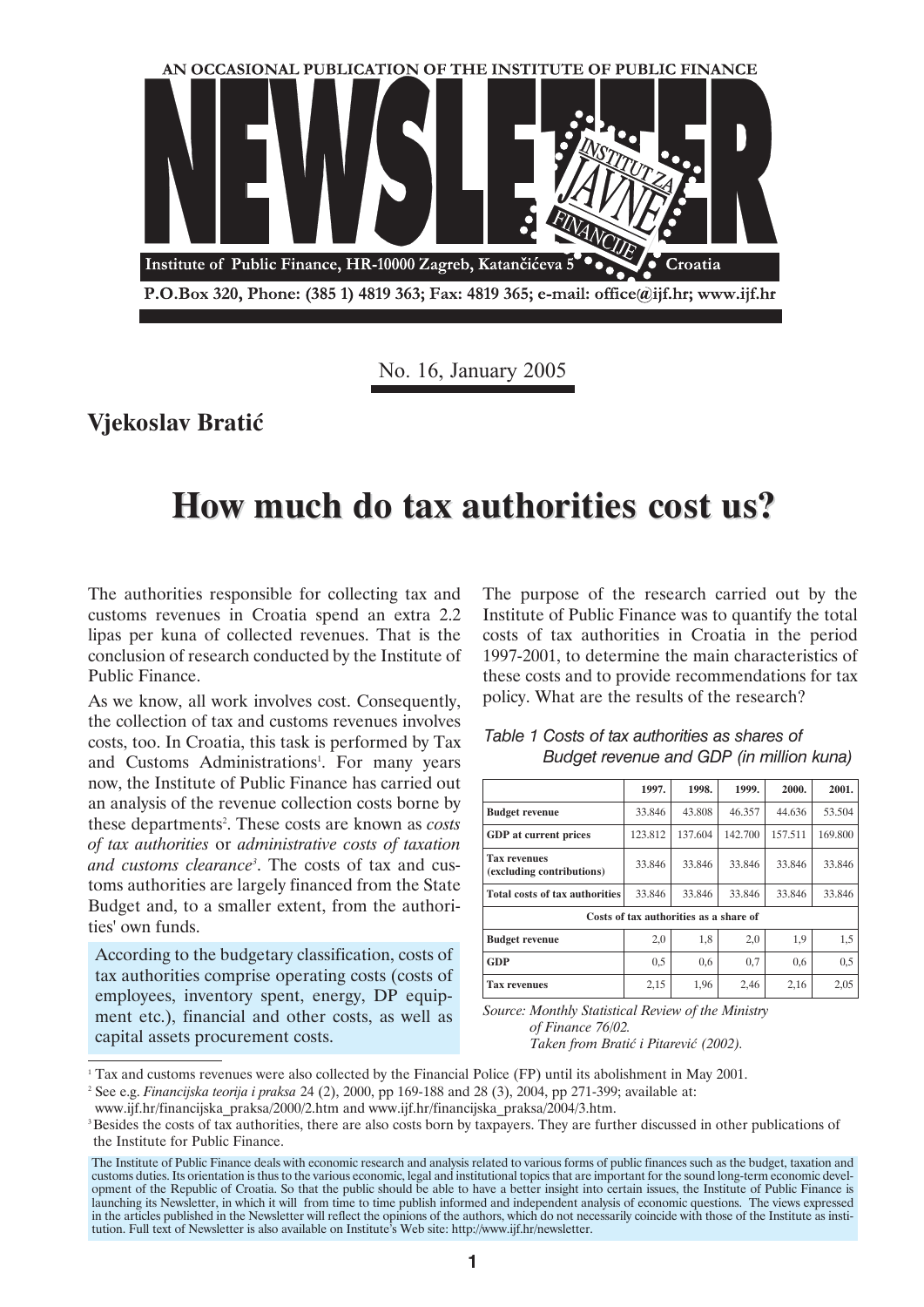

By the estimate of the Institute of Public Finance, the costs of tax authorities in Croatia in the period 1997-2001 averaged 0.6% of GDP. The share of these costs in tax revenues<sup>4</sup>, which was an indicator of the tax administration efficiency, was about 2.2%. What did this actually show? It showed that the authorities responsible for tax and customs revenue collection, i.e. Tax Administration and Customs Administration spent an extra 2.2 lipas per kuna of collected revenues.

The research also demonstrated that all major determinants of the costs of tax authorities (their total level, share in GDP and in Budget revenue) decreased during the last three observed years (1999-2001). The share of the costs of tax authorities in total Budget revenue, which was 1.6% on average, fell from 2% in 1997 to 1.5% in 2001.

(CA) with around 38% and Fin-ancial Police (FP) with around 11%.

The total number of employees in tax and customs authorities increased in the period 1999-2001. Employment in these authorities averaged 7,400 during the observed period. The largest number of employees in tax and customs authorities (7,700) was recorded in 2000. The largest department was the Tax Administration with an average number of 3,700 employees. The second largest was the Customs Administration (2,800 employees on average) while the smallest department, until its abolition, was the Financial Police with 660 employees. We can conclude that there is no good tax or customs policy without efficient tax and customs administrations. The costs of tax authorities are directly influenced by professional skills, motivation, diligence and possible corruption of the Tax and Cu-

|                           | 1997. | $\%$  | 1998. | $\%$  | 1999. | $\%$  | 2000. | $\%$  | 2001. | $\%$  |
|---------------------------|-------|-------|-------|-------|-------|-------|-------|-------|-------|-------|
| <b>Tax Administration</b> | 390,8 | 55,0  | 467,6 | 57,5  | 517,9 | 54,9  | 498,3 | 57,7  | 430,7 | 52,6  |
| <b>Financial Police*</b>  | 77,7  | 11,1  | 92,6  | 11,4  | 120.8 | 12,8  | 88,8  | 10,3  | 79,9  | 9,8   |
| <b>Administration</b>     | 240,8 | 33,9  | 253,6 | 31,1  | 304,3 | 32,3  | 276,8 | 32,0  | 308,2 | 37,6  |
| <b>Total</b>              | 709,3 | 100,0 | 813,8 | 100,0 | 943,0 | 100,0 | 863,9 | 100,0 | 818,8 | 100,0 |

*Table 2 Total costs of tax authorities (in million kuna and in %)*

*\* For Financial Police, the costs covered by own funds throughout the observed period are not shown.*

As shown in Table 2, the total absolute costs of tax authorities rose in the first part of the observed period and boomed during 1999. After that, they decreased over the three observed years from HRK 943 million in 1999 to HRK 820 million in 2001.

In the total costs of tax authorities, Tax Adminisration (TA) participated with the largest share, 51%. It was followed by Customs Administration stoms Administrations. The assessment of these departments' efficiency should be based on the costs incurred by them in the course of revenue collection. The results obtained are significant (the costs account for 0.6% of GDP, 2.2% of tax revenues and 1.6% of total Budget revenues). However, in order to see how realistic these indicators are and whether they imply high or low values, a comparison should

*Table 3 Number of employees in tax and customs authorities*

| Number of employees | 1997. | $\%$  | 1998.   | $\%$  | 1999. | $\%$  | 2000. | $\%$  | 2001.    | $\%$  |
|---------------------|-------|-------|---------|-------|-------|-------|-------|-------|----------|-------|
| TA                  | 3.285 | 48,5  | 3.679   | 50,3  | 3.915 | 51,4  | 3.956 | 51,3  | 3.814    | 51,7  |
| FP                  | 820   | 12,1  | 846     | 11,5  | 873   | 11,0  | 872   | 11,3  | $700*$   | 9,5   |
| <b>CA</b>           | 2670  | 39,4  | 2 7 9 5 | 38,2  | 2861  | 37,6  | 2885  | 37,4  | 2859     | 38,8  |
| <b>Total</b>        | 6.775 | 100,0 | 7.320   | 100,0 | 7.613 | 100,0 | 7.713 | 100,0 | $7.373*$ | 100,0 |

*\* As the data on the number of employees in FP during 2001 did not exist, we used the data from Vjesnik of 25 May 2001.*

<sup>4</sup> Excluding social security contributions